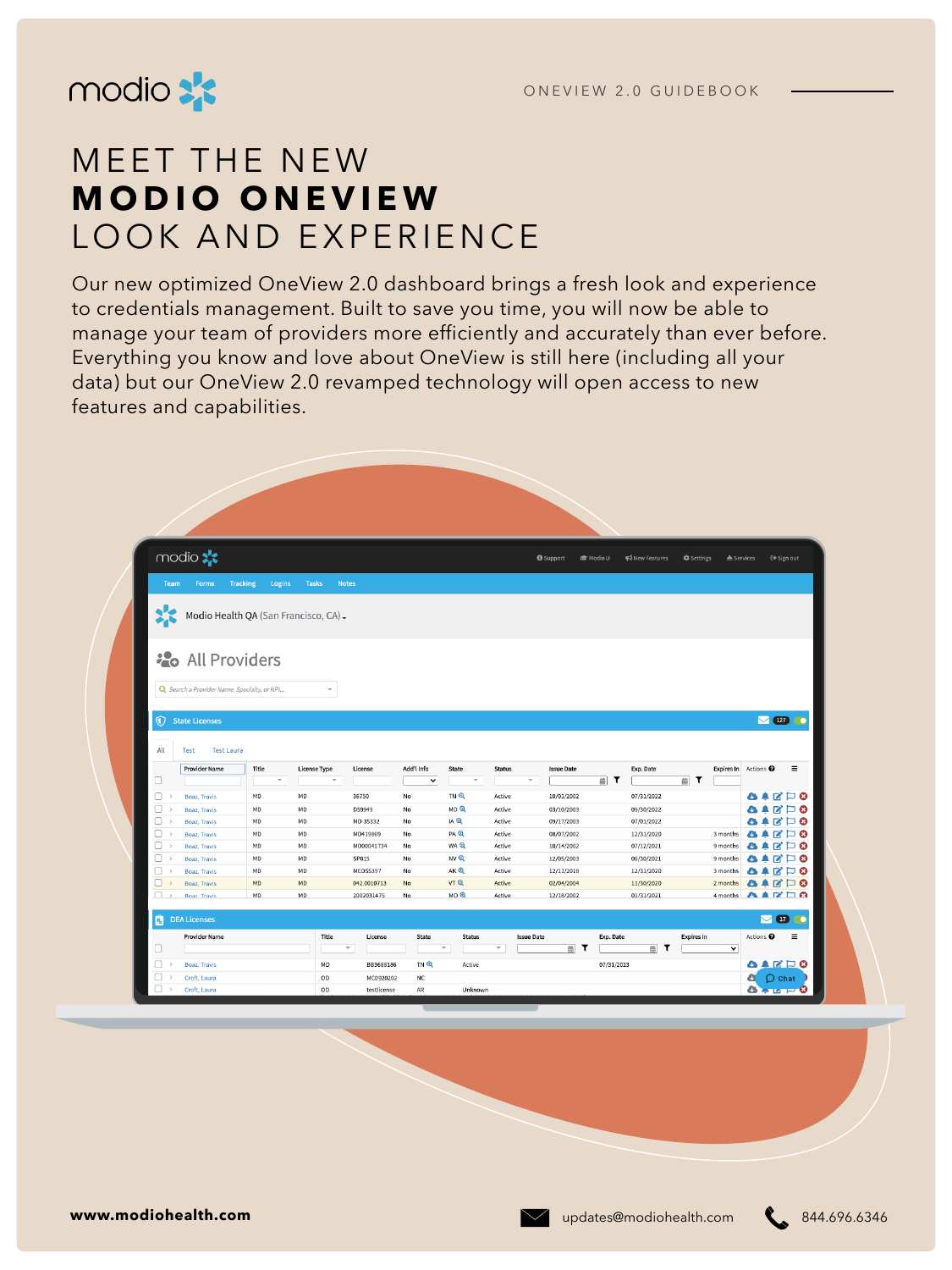## **ONEVIEW 2.0 FEATURE HIGHLIGHTS**

#### **BULK LICENSE UPDATERS**

Save time by running team state and controlled substance license updaters for up to 10 providers at once.

#### **CUSTOMIZED CREDENTIALS DASHBOARD**

Customize and resize your columns by selecting what you want to view or hide. This will help you maximize your screen-space and let you focus on exactly what you need to see.



#### **SET IT & FORGET IT**

Set alerts based on your own month range preference, meaning you can choose between a 1-6 month time frame for alert warnings.



#### **SINGLE CLICK TO LICENSURE SITES**

There's a new magnification glass icon next to every provider license which will direct you to its respective primary source verification site in a single click. This is designed for lightning fast real-time license verification.



#### **SIMPLE DRAG & DROP**

Drag and drop documents directly to a line item with the new auto-file feature. Files will now be sorted into the appropriate document library. These documents can still be accessed from the Documents tab.



#### **CLICK & DIRECTLY EDIT TEXT**

Directly click, edit, and add details to any line item without having to navigate into their respective credentialing sections. This will save you a ton of time since you can add credentialing information directly from one location.



#### **ADDING NEW PROVIDERS**

Easily add providers to your team with OneView's enhanced integrations with multiple trusted data sources like LexisNexus.